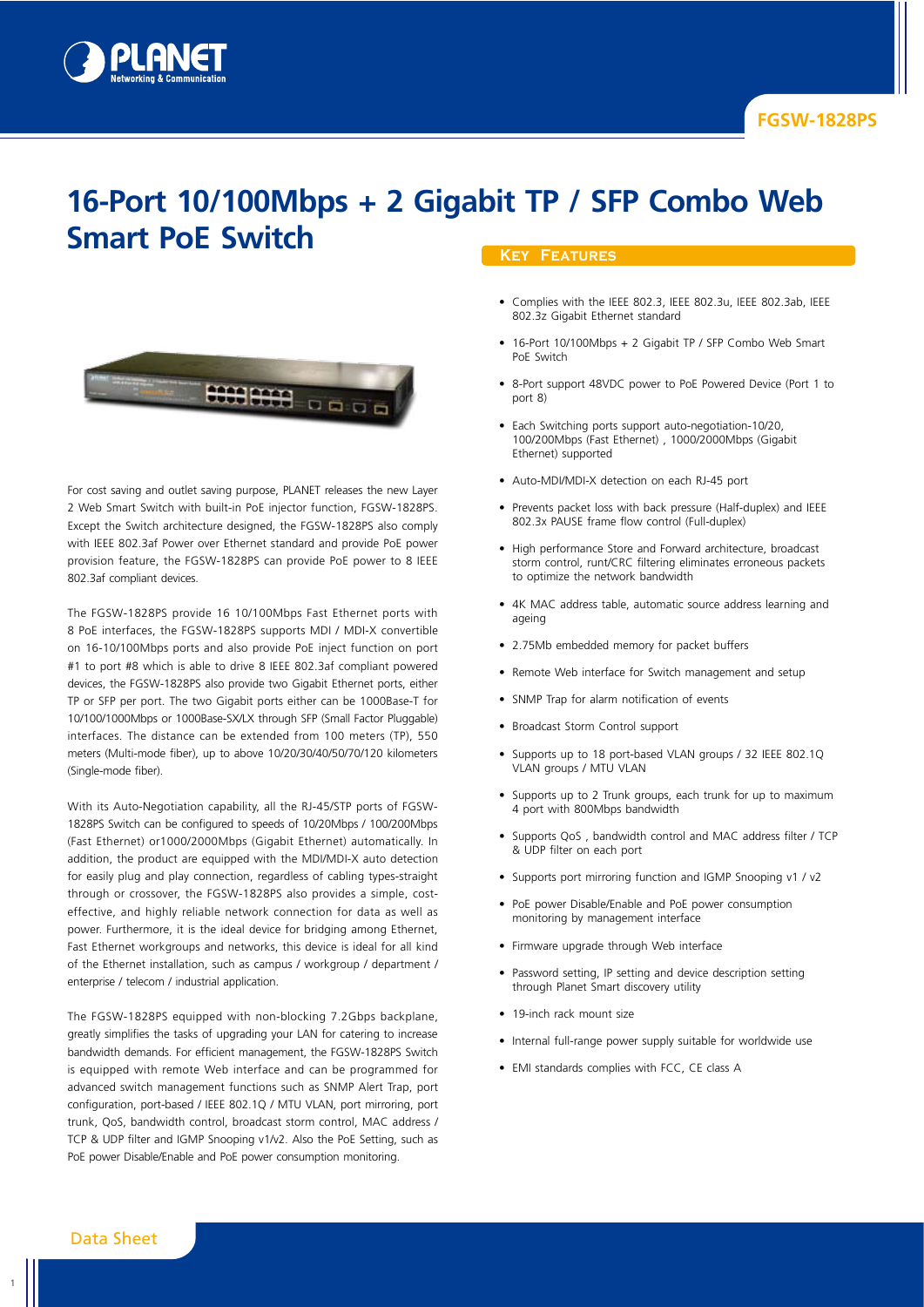

#### **Applications**

### *Department/ Workgroup PoE Switch:*

With its 7.2 Gigabits per second, non-blocking switch fabric, the FGSW-1828PS can easily provide a local, high bandwidth, Fast Ethernet network for backbone of users' departments. With two SFP ports, the FGSW-1828PS provide the uplink to the backbone network through Gigabit Ethernet LX / SX SFP modules.

Providing up to 8 PoE, in-line power interface, the FGSW-1828PS can easily build a power central-controlled IP phone system, IP Camera system, AP group for the enterprise. For instance, 8 camera / AP can be easily installed around the corner in the company for surveillance demands or build a wireless roaming environment in the office.

Without the power-socket limitation, the Switch makes the installation of cameras or WLAN AP more easily and efficiently.

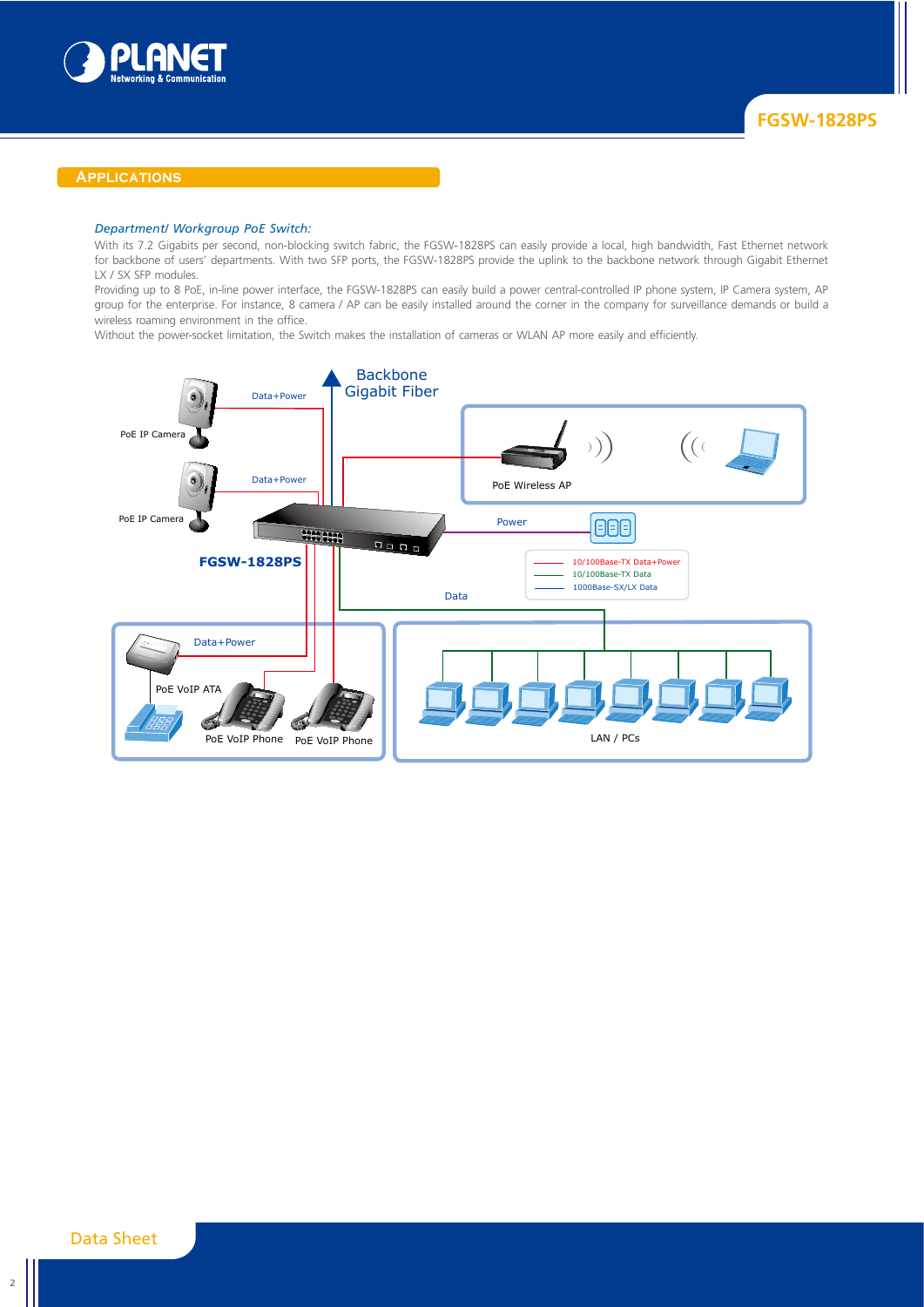

## **SPECIFICATION**

| Product                                                         | 16-Port 10/100Mbps + 2 Gigabit TP / SFP Combo Web Smart PoE Switch                                                                                                                                                |
|-----------------------------------------------------------------|-------------------------------------------------------------------------------------------------------------------------------------------------------------------------------------------------------------------|
| Model                                                           | <b>FGSW-1828PS</b>                                                                                                                                                                                                |
| <b>Hardware Specification</b>                                   |                                                                                                                                                                                                                   |
| <b>Fast Ethernet Ports</b>                                      | 16 10/ 100Base-TX RJ-45 Auto-MDI/MDI-X ports                                                                                                                                                                      |
| Gigabit ports                                                   | 2 Gigabit TP / SFP combo interfaces                                                                                                                                                                               |
| Power over Ethernet ports                                       | 8-Port with PoE injector function (Port 1 to port 8)                                                                                                                                                              |
| Switch Processing Scheme                                        | Store-and-Forward                                                                                                                                                                                                 |
| Throughput (packet per second)                                  | 5.35Mpps                                                                                                                                                                                                          |
| Switch fabric                                                   | 7.2Gbps                                                                                                                                                                                                           |
| <b>Address Table</b>                                            | 4K entries                                                                                                                                                                                                        |
| Share data Buffer                                               | 2.75Mb embedded memory for packet buffers                                                                                                                                                                         |
| <b>Flow Control</b>                                             | Back pressure for half duplex, IEEE 802.3x Pause Frame for full duplex                                                                                                                                            |
| Dimensions                                                      | 440 x 120 x 44 mm (1U height)                                                                                                                                                                                     |
| Weight                                                          | $2.02$ kg                                                                                                                                                                                                         |
| Power Requirement                                               | 100-240V AC, 50-60 Hz, 1A                                                                                                                                                                                         |
| System operation Power<br>Consumption / Dissipation (Full load) | 21 watts / 71BTU                                                                                                                                                                                                  |
| Temperature                                                     | Operating: 0~50 degree C                                                                                                                                                                                          |
|                                                                 | Storage: -40~70 degree C                                                                                                                                                                                          |
| <b>Humidity Operating:</b>                                      | 5% to 90%, Storage: 5% to 90% (Non-condensing)                                                                                                                                                                    |
| <b>Power over Ethernet</b>                                      |                                                                                                                                                                                                                   |
| PoE Standard                                                    | IEEE 802.3af Power over Ethernet / PSE                                                                                                                                                                            |
| PoE Power Supply Type                                           | End-Span                                                                                                                                                                                                          |
| PoE Power Output                                                | Per Port 48V DC, 350mA. Max. 15.4 watts                                                                                                                                                                           |
| Power Pin Assignment                                            | $1/2(+)$ , $3/6(-)$                                                                                                                                                                                               |
| Power Budget                                                    | 110 watts                                                                                                                                                                                                         |
| <b>Smart function</b>                                           |                                                                                                                                                                                                                   |
| <b>System Configuration</b>                                     | Web interface                                                                                                                                                                                                     |
| Alert Trap                                                      | SNMP Trap for alarm notification of events                                                                                                                                                                        |
| Port configuration                                              | Port speed duplex mode selection. Flow control disable / enable. Port disable / enable. Port<br>description on each port                                                                                          |
| <b>Bandwidth Control</b>                                        | Yes, 1Mbps / 2Mbps / 4Mbps / 8Mbps / 16Mbps / 32Mbps / 64Mbps                                                                                                                                                     |
| <b>Broadcast Storm Control</b>                                  | Yes, 5% / 10% / 25% / 50% / Disable                                                                                                                                                                               |
| <b>Port Statistics</b>                                          | Display each port's detail Ethernet traffic counter information                                                                                                                                                   |
| <b>VLAN</b>                                                     | 16 / 18 port-based VLAN groups / 32 IEEE 802.1Q VLAN groups / MTU VLAN                                                                                                                                            |
| Port trunking                                                   | Support 2 groups of 4-Port trunk support, up to 800Mbps bandwidth per trunk                                                                                                                                       |
| Port Mirroring                                                  | Port mirroring allows monitoring of the traffic across any port in real time                                                                                                                                      |
| QoS                                                             | Allow to assign low / high priority on each port<br>First-In-First-Out, All-High-before-Low, Weight-Round-Robin QoS policy                                                                                        |
| MAC address / TCP & UDP filter                                  | Yes                                                                                                                                                                                                               |
| IGMP Snooping v1 / v2                                           | Allow to disable or enable.                                                                                                                                                                                       |
| PoE power control                                               | Allow to disable or enable power provision and assign priority on each PoE port                                                                                                                                   |
| Standards Conformance                                           |                                                                                                                                                                                                                   |
| <b>Regulation Compliance</b>                                    | FCC Part 15 Class A, CE                                                                                                                                                                                           |
| <b>Standards Compliance</b>                                     | IEEE 802.3 Ethernet<br>IEEE 802.3u Fast Ethernet<br>IEEE 802.3ab Gigabit Ethernet<br>IEEE 802.3z Gigabit Ethernet<br>IEEE 802.3x Full-duplex Flow control<br>IEEE 802.3af Power over Ethernet<br>IEEE 802.1Q VLAN |
|                                                                 | IEEE 802.1p QoS                                                                                                                                                                                                   |

## **Ordering Information**

*FGSW-1828PS* 16-Port 10/100Mbps + 2 Gigabit TP / SFP Combo Web Smart PoE Switch

# Data Sheet

3